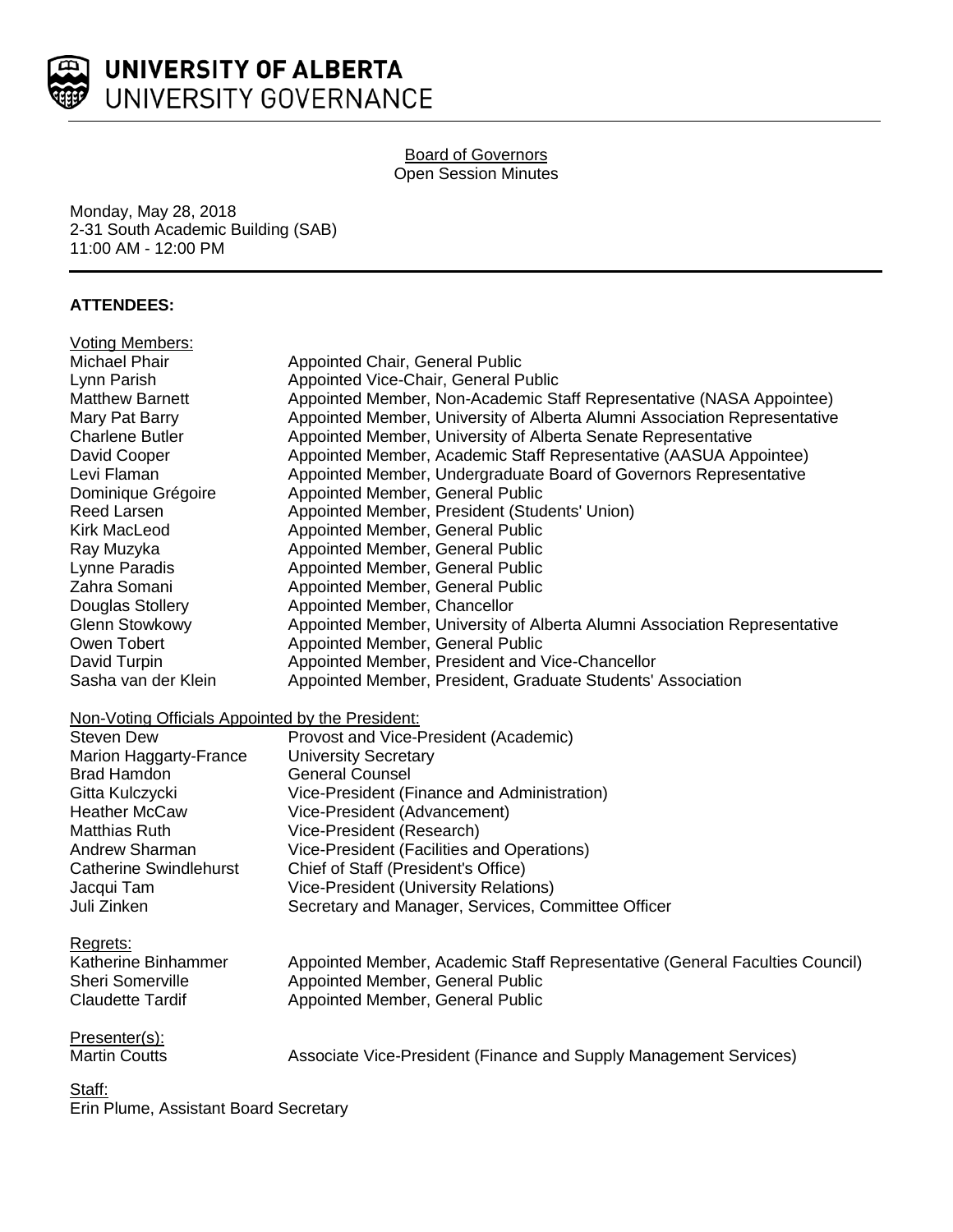# **OPENING SESSION**

1. Call to Order

*Presenter(s)*: Michael Phair

The Chair called the meeting to order at 11:00 am. The Board Secretary confirmed that attendance constituted a quorum. The Chair then welcomed members and guests and, in particular, welcomed Dr Matthias Ruth, the university's new Vice-President (Research), to his first Board of Governors' meeting.

## 2. Approval of the Agenda

Materials before members are contained in the official meeting file.

*Presenter(s)*: Michael Phair

The motion was moved and seconded.

THAT the Board of Governors approve the Open Session Agenda as presented.

**CARRIED**

## 3. Conflict of Interest - Opportunity for Declaration Related to the Agenda

*Presenter(s)*: Michael Phair

The Chair made note of the following:

- o The University of Alberta has policy and procedure in place for Conflict of Interest and Conflict of Commitment, and Board members make annual disclosures.
- o In addition, Board members must declare any conflict related to the Board Agenda of each meeting and, in the event of such conflict, absent themselves from the discussion and voting on the item.
- o The *Post-secondary Learning Act*, Section 16(5) states that: The members of the board must act in the best interests of the university.

The Chair invited members to declare conflicts of interest related to the Open Session Agenda of the meeting. Mr Stowkowy declared a general conflict in that his firm does work for the University of Alberta.

Seeing no further declarations, the Chair declared the question asked and answered.

# **ACTION ITEMS**

## 4. *Report of the Audit Committee*

*Presenter(s)*: Dominique Grégoire

4a. Management's Annual Audited Financial Statements (Draft) and review Financial Statement Discussion and Analysis (Draft)

Materials before members are contained in the official meeting file.

*Presenter(s)*: Gitta Kulczycki; Martin Coutts

*Purpose of the Proposal*: To approve the audited Consolidated Financial Statements as required by the *Post-Secondary Learning Act.*